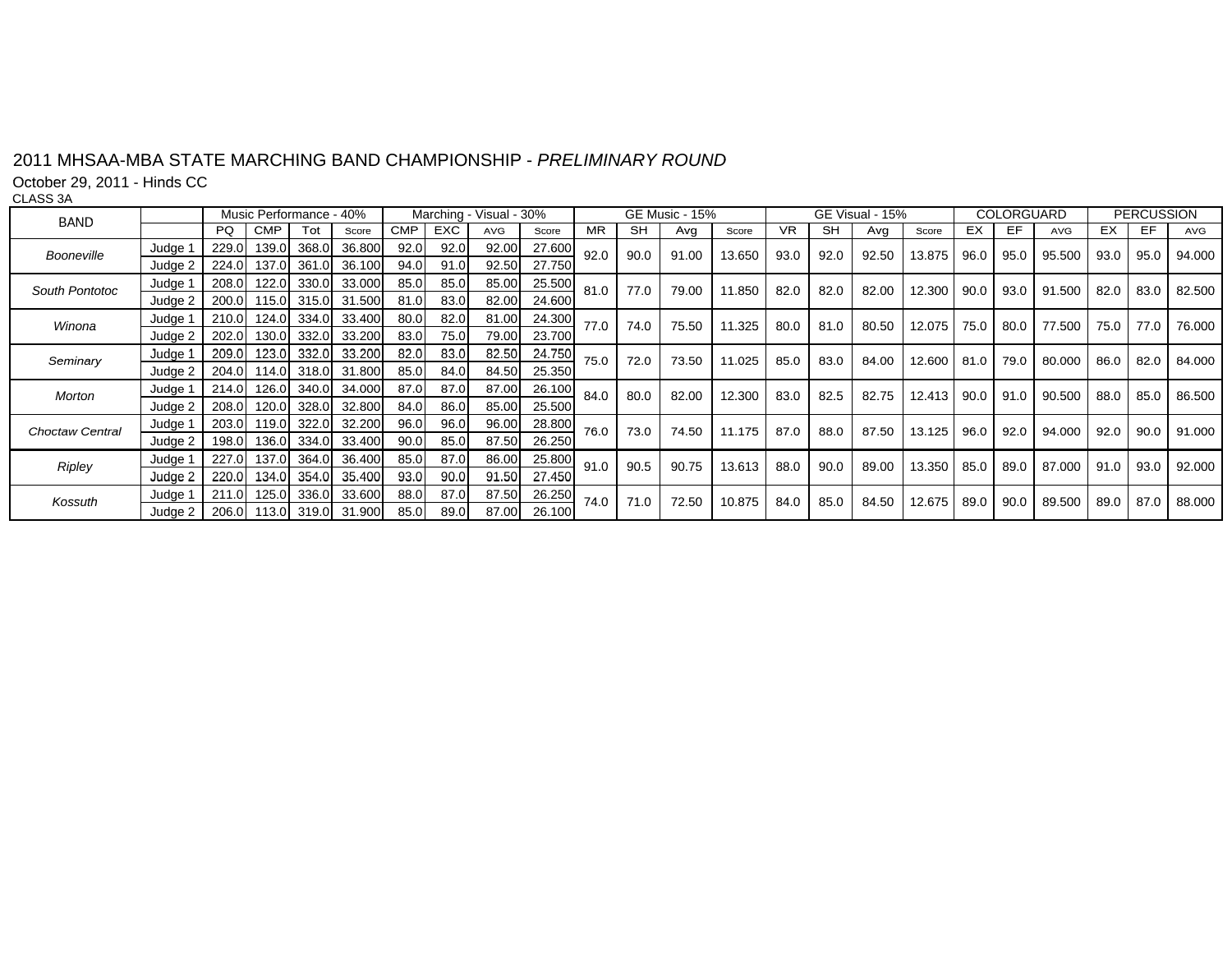## 2011 MHSAA-MBA STATE MARCHING BAND CHAMPIONSHIP - PRELIMINARY ROUND

October 29, 2011 - Hinds *CC* 

|                        |                    |              | SCORING SUMMARY |               |                       |               |  |
|------------------------|--------------------|--------------|-----------------|---------------|-----------------------|---------------|--|
| BAND                   |                    | <b>MUSIC</b> |                 | <b>VISUAL</b> | <b>GENERAL EFFECT</b> |               |  |
|                        | JUDGE <sub>1</sub> | JUDGE 2      | JUDGE 1         | Judge 2       | <b>MUSIC</b>          | <b>VISUAL</b> |  |
| Booneville             | 36.800             | 36.100       | 27.600          | 27.750        | 13.650                | 13.875        |  |
| South Pontotoc         | 33,000             | 31.500       | 25.500          | 24.600        | 11.850                | 12.300        |  |
| Winona                 | 33.400             | 33.200       | 24.300          | 23.700        | 11.325                | 12.075        |  |
| Seminary               | 33.200             | 31.800       | 24.750          | 25.350        | 11.025                | 12.600        |  |
| Morton                 | 34.000             | 32,800       | 26.100          | 25.500        | 12.300                | 12.413        |  |
| <b>Choctaw Central</b> | 32.200             | 33.400       | 28.800          | 26.250        | 11.175                | 13.125        |  |
| Ripley                 | 36.400             | 35.400       | 25,800          | 27.450        | 13.613                | 13.350        |  |
| Kossuth                | 33.600             | 31.900       | 26.250          | 26.100        | 10.875                | 12.675        |  |



## FINAL RESULTS

| <b>BAND</b>            | <b>MUSIC</b> |                | <b>VISUAL</b> |    | <b>GEN EFFECT</b> |                |              | <b>OVERALL BAND</b> |                    | <b>COLOR GUARD</b> |              | <b>PERCUSSION</b> |              |             |
|------------------------|--------------|----------------|---------------|----|-------------------|----------------|--------------|---------------------|--------------------|--------------------|--------------|-------------------|--------------|-------------|
|                        | AVERAGE      | <b>RK</b>      | AVERAGE       | RK | <b>TOTAL</b>      | RK             | <b>TOTAL</b> | <b>PENALTIES</b>    | <b>FINAL SCORE</b> | <b>RANK</b>        | <b>SCORE</b> | <b>RANK</b>       | <b>SCORE</b> | <b>RANK</b> |
| Booneville             | 36.450       |                | 27.675        |    | 27.525            |                | 91.650       |                     | 91.650             |                    | 95.500       |                   | 94.000       |             |
| South Pontotoc         | 32.250       | 8              | 25.050        | 6  | 24.150            | 5              | 81.450       |                     | 81.450             | 6                  | 91.500       | 3                 | 82.500       | –           |
| Winona                 | 33.300       | 4              | 24.000        | 8  | 23.400            | 8              | 80.700       |                     | 80.700             | 8                  | 77.500       | 8                 | 76.000       | 8           |
| Seminary               | 32.500       | $\overline{7}$ | 25.050        | 6  | 23.625            | 6              | 81.175       |                     | 81.175             | ⇁                  | 80,000       |                   | 84.000       | 6           |
| Morton                 | 33.400       | 3              | 25.800        | 5  | 24.713            | 3              | 83.913       |                     | 83.913             | 4                  | 90.500       | 4                 | 86.500       | 5           |
| <b>Choctaw Central</b> | 32.800       | 5              | 27.525        | 2  | 24.300            | 4              | 84.625       |                     | 84.625             | 3                  | 94.000       | ົ<br>∠            | 91.000       | 3           |
| Ripley                 | 35.900       | $\overline{2}$ | 26.625        | 3  | 26.963            | $\overline{2}$ | 89.488       |                     | 89.488             | 2                  | 87.000       | 6                 | 92.000       | ◠<br>∠      |
| Kossuth                | 32.750       | 6              | 26.175        |    | 23.550            | 7              | 82.475       |                     | 82.475             | 5                  | 89.500       | 5                 | 88,000       |             |